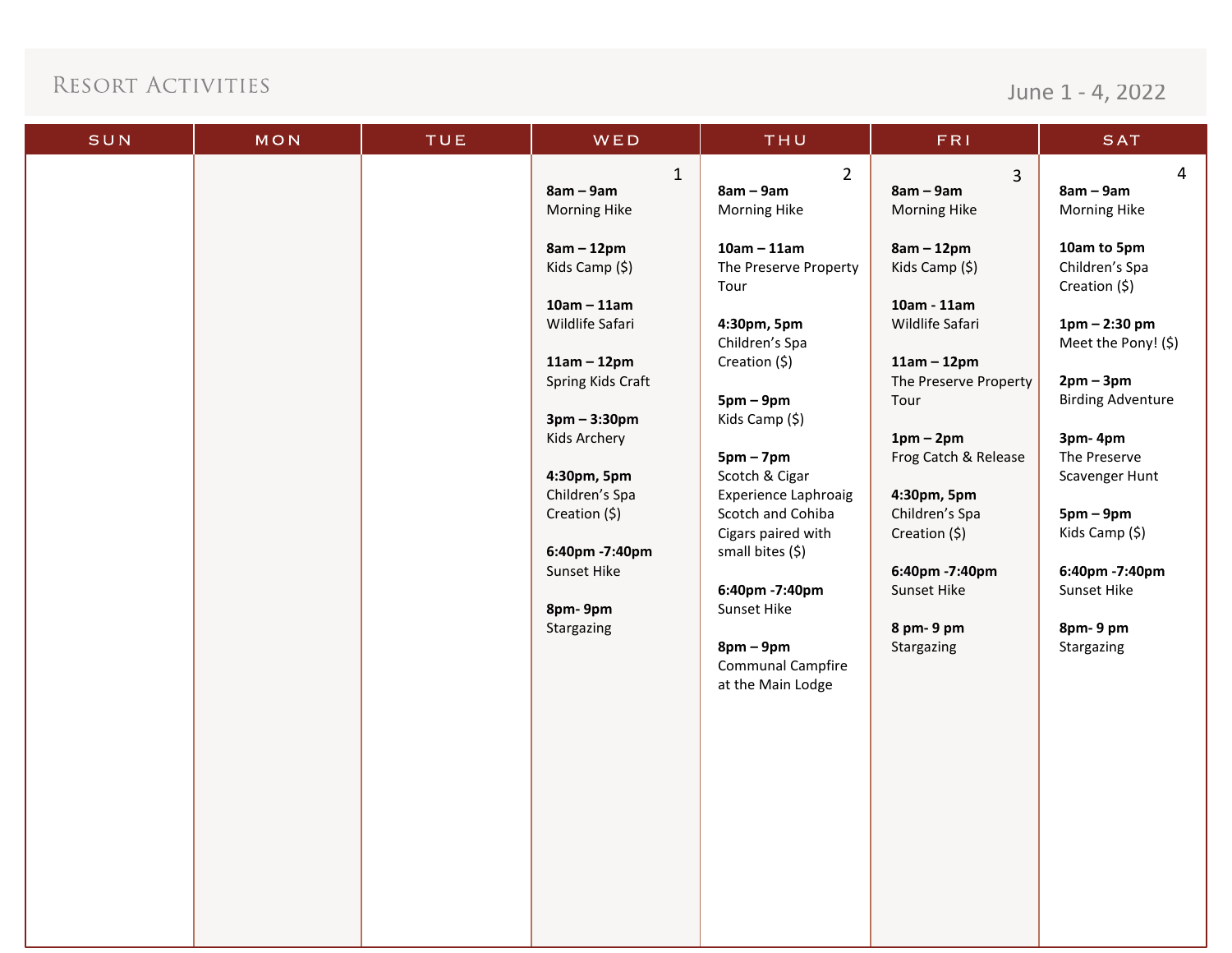## June 1 - 4, 2022

### **SPORTING LIFESTYLE**

### **WINE & CULINARY**

### **RESORT**

### **The Preserve Property Tour**

Explore on The Preserve Property tour to see all that The Preserve has to offer you while you enjoy your stay! Guest can sign-up through the Front Desk at the Main Lodge. *\*\*If guest prefer a different time during their stay, please request a time at the Front Desk at the Main Lodge. (Complimentary)* 

### **Kids Archery**

Guest can learn how to do archery! All gear is provided for participants to use. This clinic can be done indoors or outdoors! Guest can sign-up through the Front Desk at the Main Lodge. *(Complimentary, Ages: 10 and under)*

### **Communal Campfire**

Meet new people and tell your favorite story around The Preserve's campfire. Open for all guest and members to enjoy! Guest can sign-up through the Front Desk at the Main Lodge. *(Complimentary)*

### **Birding Adventure**

Is that a bald eagle?! Is that a pileated woodpecker?! Join The Preserve Naturalist on a guided bird hike. Each guest will have their own pair of binoculars in their cabins and guides will be available for use during the hike. Guest can sign-up through the Front Desk at the Main Lodge. *(Complimentary)*

### **Morning & Sunset Hike**

Guest can start and end their day with a refreshing guided hike through The Preserve's backyard. Guest can sign-up at the Front Desk at the Main Lodge. (*Complimentary)*

### **The Preserve Scavenger Hunt**

This self-guided scavenger hunt will show guest of all ages the unique elements that make The Preserve an exclusive place to be. Guest can sign-up through the Front Desk at the Main Lodge. *(Complimentary)*

### **Scotch & Cigars**

Come relax with the Cohiba Safari Tent Experience. This experience is in partnership with Cohiba cigars and Laphroaig scotch. Samples of cigars and scotch will be given to guest while they enjoy a nearby firepit. For more information regarding pricing for this experience, please contact the Front Desk at the Main Lodge. (\$)

### **Stargazing**

Come explore the night sky with a guided stargazing tour along with roasting s'mores by the camp fire. For more information regarding pricing for this experience, please contact the Front Desk at the Main Lodge.

**\*\*ALL RESORT ACTIVITIES REQUIRE RESERVATIONS. ALL OUTDOOR EVENTS ARE WEATHER PERMITTED\*\***

### **Wildlife Safari**

Ever wonder how to identify wildlife without the physical appearance of an animal?! Guest will be able to take a guided nature hike while looking for signs of wildlife. (*Complimentary)*

### **Meet The Pony**

Cupcake, Frosting & Sprinkles! Sounds Yummy? Come down to the Preserve Equestrian Training Center and get up close & personal with one of our three mini ponies! Cupcake arrived at the center in the summer and has been joined by two new friends; Frosting and Sprinkles! They are just the right size for our pint-sized friends! Have a picture taken, decorate a horse shaped frame to take home and remember your adventure with your new friend. *(\$5.00/Guest)*

### **Children's Spa Creations**

This is a Spa Custom Craft Experience to make your own customized soap, sugar scrub, and nail polish to take home. Also, a polish change will be done on each participant with their color they have created. Each experience is one hour in length and Guest can sign-up with the OH Spa. (Ages: 5+; \$50/Guest)

### **Spring Kids Craft**

During this activity, Guest will be able to create various spring fun filled crafts that can last a lifetime. Guest can sign-up at the Front Desk at the Main Lodge. *(Complimentary)*

### **Kids Camp**

This half day kids camp is a program designed just for kids! From outdoor exploration to recreational activities, each day will bring fun times and great memories. Sign-ups with the front desk is encouraged as space is limited! (\$58/child, Ages: 5+)

### **Frog Catch & Release**

This exciting activity will have guest learn how to catch frogs and about their fascinating lifestyle! Guest can sign-up at the Front Desk at the Main Lodge. *(Complimentary)*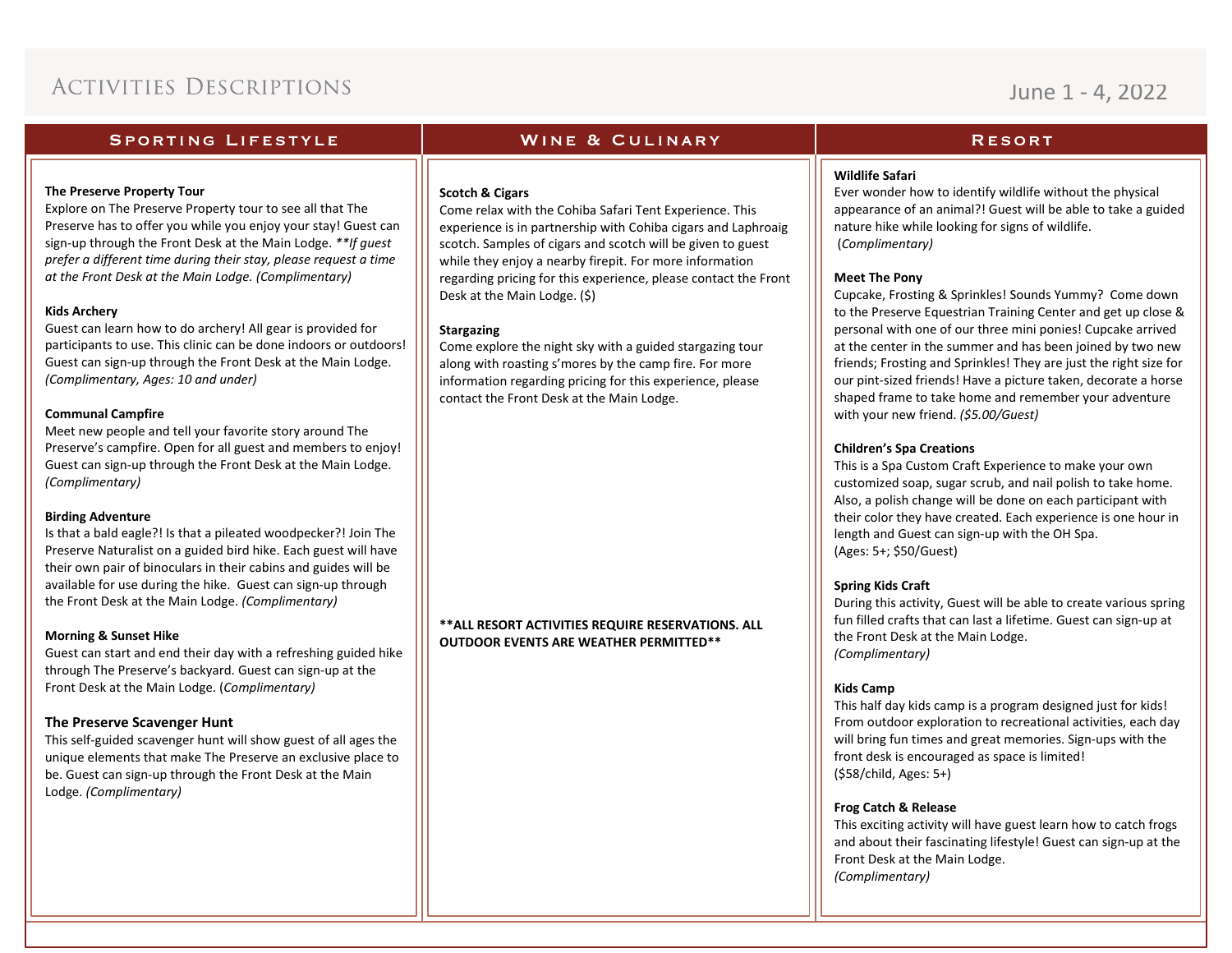## June 5 - 11, 2022

| SUN                                                                   | MON                                                                                | TUE                                                         | WED                                                                    | THU                                                          | <b>FRI</b>                                                               | <b>SAT</b>                                         |
|-----------------------------------------------------------------------|------------------------------------------------------------------------------------|-------------------------------------------------------------|------------------------------------------------------------------------|--------------------------------------------------------------|--------------------------------------------------------------------------|----------------------------------------------------|
| 5                                                                     | 6                                                                                  | $\overline{7}$                                              | 8                                                                      | 9                                                            | 10                                                                       | 11                                                 |
| $8am - 9am$<br><b>Morning Hike</b><br>$8am - 12pm$                    | $8am - 9am$<br><b>Morning Hike</b><br>$8am - 12pm$                                 | $8am - 9am$<br>Morning Hike<br>1pm-2pm                      | $8am - 9am$<br>Morning Hike<br>$8am - 12pm$                            | $8am - 9am$<br><b>Morning Hike</b><br>$10am - 11am$          | $8am - 9am$<br>Morning Hike<br>$8am - 12pm$                              | $8am - 9am$<br><b>Morning Hike</b><br>10am to 5pm  |
| Kids Camp (\$)                                                        | Kids Camp (\$)                                                                     | Spring Kids Craft                                           | Kids Camp (\$)                                                         | The Preserve Property<br>Tour                                | Kids Camp (\$)                                                           | Children's Spa<br>Creation (\$)                    |
| 10am - 5pm<br>Children's Spa Creation<br>(\$)<br>$10:30$ am - 11:30am | $9am - 10am$<br><b>Birding Adventure</b><br>$11am - 12pm$<br>The Preserve Property | 4:30pm, 5pm<br>Children's Spa<br>Creation (\$)<br>$5pm-9pm$ | $10am - 11am$<br>Wildlife Safari<br>$11am - 12pm$<br>Spring Kids Craft | 4:30pm, 5pm<br>Children's Spa<br>Creation (\$)               | 10am - 11am<br>Wildlife Safari<br>$11am - 12pm$<br>The Preserve Property | $1pm - 2:30pm$<br>Meet the Pony! (\$)<br>$2pm-3pm$ |
| <b>Birding Adventure</b><br>$12pm-1pm$                                | Tour<br>$1pm - 1:45pm$                                                             | Kids Camp (\$)<br>6:40pm -7:40pm                            | $3pm - 3:30pm$<br>Kids Archery                                         | $5pm - 7pm$<br>Scotch & Cigar<br><b>Experience Laphroaig</b> | Tour<br>$1pm-2pm$                                                        | <b>Birding Adventure</b><br>3pm-4pm                |
| The Preserve Scavenger<br>Hunt                                        | Fly Fishing 101<br>4:30pm, 5pm                                                     | Sunset Hike<br>$8pm-9pm$                                    | 4:30pm, 5pm<br>Children's Spa                                          | Scotch and Cohiba<br>Cigars paired with<br>small bites (\$)  | Frog Catch & Release<br>4:30pm, 5pm                                      | The Preserve<br>Scavenger Hunt                     |
| $2pm - 3pm$<br>Spring Kids Craft                                      | Children's Spa<br>Creation (\$)                                                    | <b>Communal Campfire</b><br>at the Main Lodge               | Creation (\$)<br>6:50pm -7:50pm                                        | $5pm-9pm$<br>Kids Camp (\$)                                  | Children's Spa<br>Creation (\$)                                          | $5pm-9pm$<br>Kids Camp $(5)$                       |
| $5pm - 7pm$<br>Scotch & Cigar<br><b>Experience Laphroaig</b>          | 6:40pm -7:40pm<br>Sunset Hike                                                      |                                                             | Sunset Hike<br>8pm-9pm                                                 | 6:50pm -7:50pm<br>Sunset Hike                                | 6:50pm -7:50pm<br>Sunset Hike                                            | 6:50pm -7:50pm<br>Sunset Hike                      |
| Scotch and Cohiba<br>Cigars paired with small<br>bites $(5)$          | $8pm-9pm$<br><b>Communal Campfire</b><br>at the Main Lodge                         |                                                             | Stargazing                                                             | $8pm-9pm$<br><b>Communal Campfire</b><br>at the Main Lodge   | 8 pm-9 pm<br>Stargazing                                                  | 8pm-9pm<br>Stargazing                              |
| 6:40pm -7:40pm<br>Sunset Hike                                         |                                                                                    |                                                             |                                                                        |                                                              |                                                                          |                                                    |
| 8pm-9pm<br>Stargazing                                                 |                                                                                    |                                                             |                                                                        |                                                              |                                                                          |                                                    |
|                                                                       |                                                                                    |                                                             |                                                                        |                                                              |                                                                          |                                                    |
|                                                                       |                                                                                    |                                                             |                                                                        |                                                              |                                                                          |                                                    |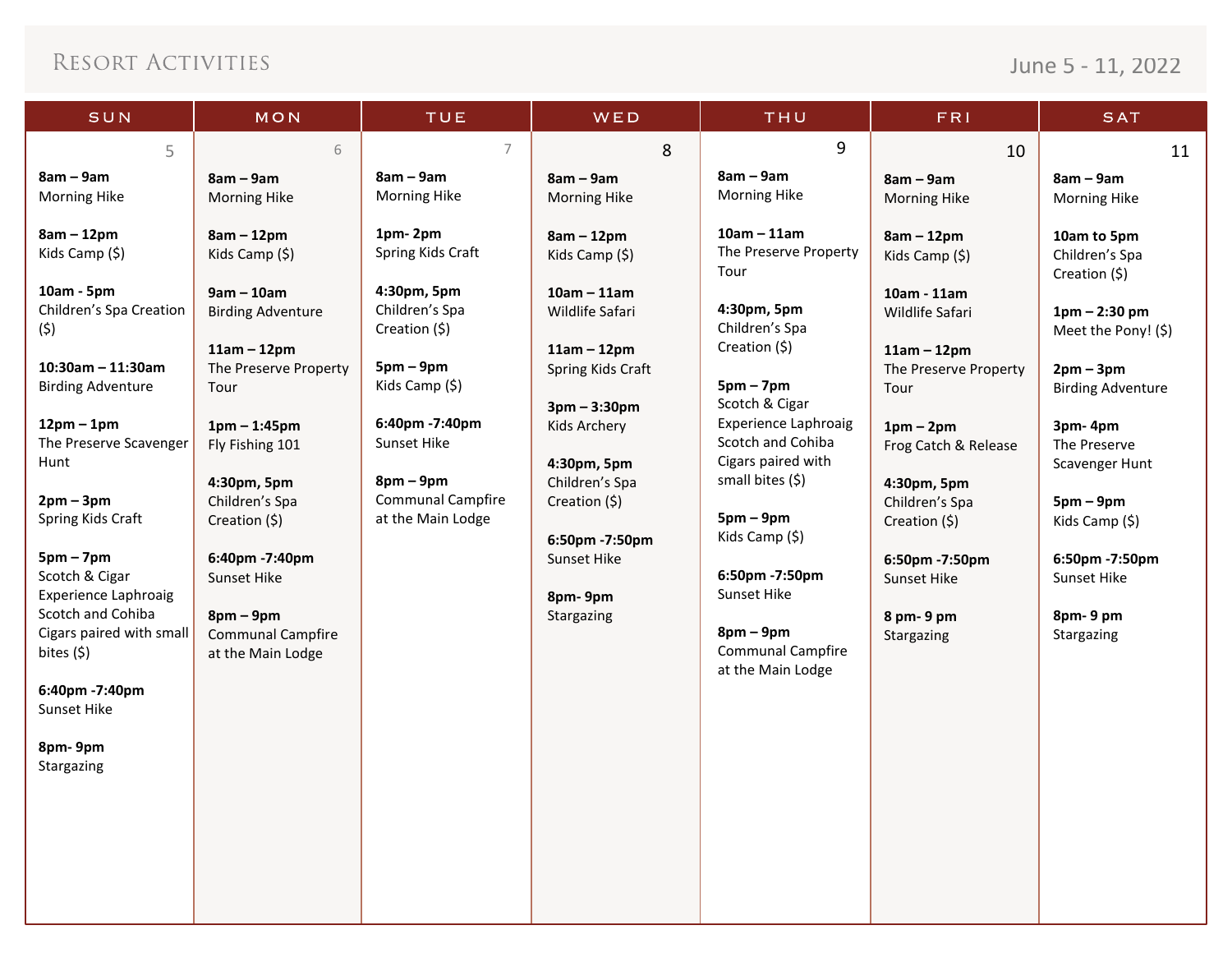## June 5 - 11, 2022

### **SPORTING LIFESTYLE**

#### **The Preserve Property Tour**

Explore on The Preserve Property tour to see all that The Preserve has to offer you while you enjoy your stay! Guest can sign-up through the Front Desk at the Main Lodge. *(Complimentary)*

### **Kids Archery**

Guest can learn how to do archery! All gear is provided for participants to use. This clinic can be done indoors or outdoors! Guest can sign-up through the Front Desk at the Main Lodge. *(Complimentary, Ages: 10 and under)*

### **Fly Fishing 101**

Looking to catch your perfect fish?! Join this clinic to sharpen your angling skills! All gear is provided for participants to use! Guest can sign-up through the Front Desk at the Main Lodge. *(Complimentary, Ages: 12+)*

#### **Communal Campfire**

Meet new people and tell your favorite story around The Preserve's campfire. Open for all guest and members to enjoy! Guest can sign-up through the Front Desk at the Main Lodge. *(Complimentary)*

### **Birding Adventure**

Is that a bald eagle?! Is that a pileated woodpecker?! Join The Preserve Naturalist on a guided bird hike. Each guest will have their own pair of binoculars in their cabins and guides will be available for use during the hike. Guest can sign-up through the Front Desk at the Main Lodge. *(Complimentary)*

#### **Morning & Sunset Hike**

Guest can start and end their day with a refreshing guided hike through The Preserve's backyard. Guest can sign-up at the Front Desk at the Main Lodge. (*Complimentary)*

### **The Preserve Scavenger Hunt**

This self-guided scavenger hunt will show guest of all ages the unique elements that make The Preserve an exclusive place to be. Guest can sign-up through the Front Desk at the Main Lodge. *(Complimentary)*

### **Scotch & Cigars**

Come relax with the Cohiba Safari Tent Experience. This experience is in partnership with Cohiba cigars and Laphroaig scotch. Samples of cigars and scotch will be given to guest while they enjoy a nearby firepit. For more information regarding pricing for this experience, please contact the Front Desk at the Main Lodge. (\$)

**WINE & CULINARY** 

#### **Stargazing**

Come explore the night sky with a guided stargazing tour along with roasting s'mores by the campfire. For more information regarding pricing for this experience, please contact the Front Desk at the Main Lodge.

### **\*\*ALL RESORT ACTIVITIES REQUIRE RESERVATIONS. ALL OUTDOOR EVENTS ARE WEATHER PERMITTED\*\***

### **RESORT**

### **Wildlife Safari**

Ever wonder how to identify wildlife without the physical appearance of an animal?! Guest will be able to take a guided nature hike while looking for signs of wildlife. (*Complimentary)*

### **Spring Kids Craft**

During this activity, Guest will be able to create various spring fun filled crafts that can last a lifetime. Guest can sign-up at the Front Desk at the Main Lodge. *(Complimentary)*

### **Children's Spa Creations**

This is a Spa Custom Craft Experience to make your own customized soap, sugar scrub, and nail polish to take home. Also, a polish change will be done on each participant with their color they have created. Each experience is one hour in length and Guest can sign-up with the OH Spa. (Ages: 5+; \$50/Guest)

### **Meet The Pony**

Cupcake, Frosting & Sprinkles! Sounds Yummy? Come down to the Preserve Equestrian Training Center and get up close & personal with one of our three mini ponies! Cupcake arrived at the center in the summer and has been joined by two new friends; Frosting and Sprinkles! They are just the right size for our pint-sized friends! Have a picture taken, decorate a horse shaped frame to take home and remember your adventure with your new friend. *(\$5.00/Guest)*

### **Kids Camp**

This half day kids camp is a program designed just for kids! From outdoor exploration to recreational activities, each day will bring fun times and great memories. Sign-ups with the front desk is encouraged as space is limited! (\$58/child, Ages: 5+)

### **Frog Catch & Release**

This exciting activity will have guest learn how to catch frogs and about their fascinating lifestyle! Guest can sign-up at the Front Desk at the Main Lodge. *(Complimentary)*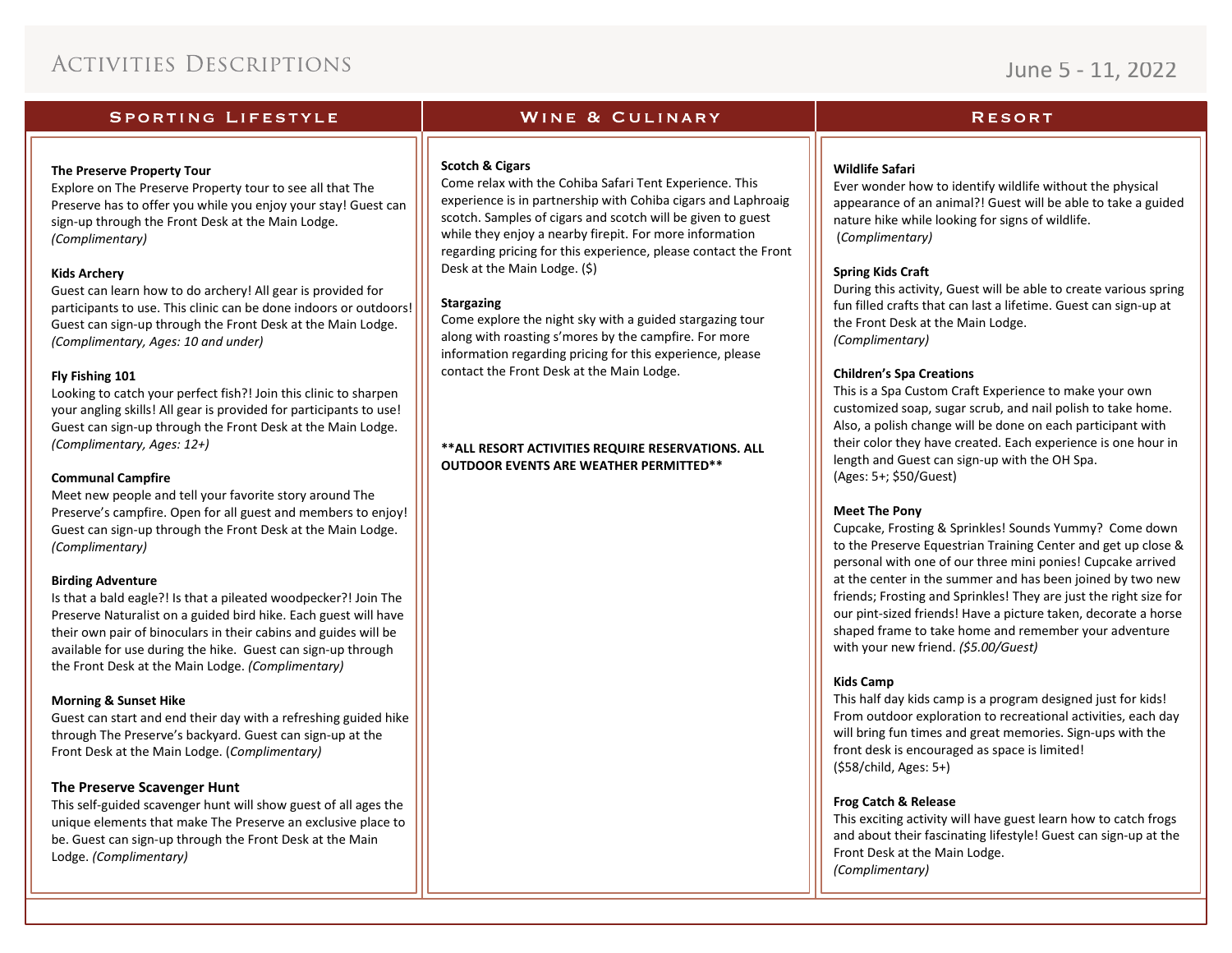# June 12 - 18, 2022

| SUN                                                                                                                                                                                                                                                                                                                                                                                                              | MON                                                                                                                                                                                                                                                                                                                    | TUE                                                                                                                                                                                                              | WED                                                                                                                                                                                                                                                    | THU                                                                                                                                                                                                                                                                                                                                                              | <b>FRI</b>                                                                                                                                                                                                                                                                  | <b>SAT</b>                                                                                                                                                                                                                                                             |
|------------------------------------------------------------------------------------------------------------------------------------------------------------------------------------------------------------------------------------------------------------------------------------------------------------------------------------------------------------------------------------------------------------------|------------------------------------------------------------------------------------------------------------------------------------------------------------------------------------------------------------------------------------------------------------------------------------------------------------------------|------------------------------------------------------------------------------------------------------------------------------------------------------------------------------------------------------------------|--------------------------------------------------------------------------------------------------------------------------------------------------------------------------------------------------------------------------------------------------------|------------------------------------------------------------------------------------------------------------------------------------------------------------------------------------------------------------------------------------------------------------------------------------------------------------------------------------------------------------------|-----------------------------------------------------------------------------------------------------------------------------------------------------------------------------------------------------------------------------------------------------------------------------|------------------------------------------------------------------------------------------------------------------------------------------------------------------------------------------------------------------------------------------------------------------------|
| 12                                                                                                                                                                                                                                                                                                                                                                                                               | 13                                                                                                                                                                                                                                                                                                                     | 14                                                                                                                                                                                                               | 15                                                                                                                                                                                                                                                     | 16                                                                                                                                                                                                                                                                                                                                                               | 17                                                                                                                                                                                                                                                                          | 18                                                                                                                                                                                                                                                                     |
| $8am - 9am$<br>Morning Hike                                                                                                                                                                                                                                                                                                                                                                                      | $8am - 9am$<br><b>Morning Hike</b>                                                                                                                                                                                                                                                                                     | $8am - 9am$<br><b>Morning Hike</b>                                                                                                                                                                               | $8am - 9am$<br><b>Morning Hike</b>                                                                                                                                                                                                                     | $8am - 9am$<br><b>Morning Hike</b>                                                                                                                                                                                                                                                                                                                               | $8am - 9am$<br><b>Morning Hike</b>                                                                                                                                                                                                                                          | $8am - 9am$<br>Morning Hike                                                                                                                                                                                                                                            |
| $8am - 12pm$<br>Kids Camp (\$)<br>10am - 5pm<br>Children's Spa Creation<br>(\$)<br>$10:30$ am - 11:30am<br><b>Birding Adventure</b><br>$12pm - 1pm$<br>The Preserve Scavenger<br>Hunt<br>$2pm-3pm$<br>Spring Kids Craft<br>$5pm - 7pm$<br>Scotch & Cigar<br><b>Experience Laphroaig</b><br>Scotch and Cohiba<br>Cigars paired with small<br>bites (\$)<br>6:50pm -7:50pm<br>Sunset Hike<br>8pm-9pm<br>Stargazing | $8am - 12pm$<br>Kids Camp (\$)<br>$9am - 10am$<br><b>Birding Adventure</b><br>$11am - 12pm$<br>The Preserve Property<br>Tour<br>$1pm - 1:45pm$<br>Fishing 101<br>$5pm - 7pm$<br><b>Oceanside Medical</b><br>Event: Face<br>6:50pm -7:50pm<br>Sunset Hike<br>$8pm-9pm$<br><b>Communal Campfire</b><br>at the Main Lodge | $1pm - 2pm$<br>Spring Kids Craft<br>4:30pm, 5pm<br>Children's Spa<br>Creation (\$)<br>$5pm-9pm$<br>Kids Camp (\$)<br>6:50pm -7:50pm<br>Sunset Hike<br>$8pm-9pm$<br><b>Communal Campfire</b><br>at the Main Lodge | $8am - 12pm$<br>Kids Camp (\$)<br>$10am - 11am$<br>Wildlife Safari<br>$11am - 12pm$<br>Spring Kids Craft<br>$3pm - 3:30pm$<br>Kids Archery<br>4:30pm, 5pm<br>Children's Spa<br>Creation (\$)<br>6:50pm -7:50pm<br>Sunset Hike<br>8pm-9pm<br>Stargazing | $10am - 11am$<br><b>Preserve Property</b><br>Tour<br>4:30pm, 5pm<br>Children's Spa<br>Creation (\$)<br>$5pm - 7pm$<br>Scotch & Cigar<br><b>Experience Laphroaig</b><br>Scotch and Cohiba<br>Cigars paired with<br>small bites (\$)<br>$5pm-9pm$<br>Kids Camp (\$)<br>6:50pm -7:50pm<br>Sunset Hike<br>$8pm-9pm$<br><b>Communal Campfire</b><br>at the Main Lodge | $8am - 12pm$<br>Kids Camp (\$)<br>10am - 11am<br>Wildlife Safari<br>$11am - 12pm$<br>The Preserve Property<br>Tour<br>$1pm-2pm$<br>Frog Catch & Release<br>$4pm - 7pm$<br>Father's Day Soiree at<br>the OH! Spa<br>6:50pm -7:50pm<br>Sunset Hike<br>8 pm-9 pm<br>Stargazing | 10am to 5pm<br>Children's Spa<br>Creation (\$)<br>$1pm - 2:30pm$<br>Meet the Pony! (\$)<br>$2pm-3pm$<br><b>Birding Adventure</b><br>3pm-4pm<br>The Preserve<br>Scavenger Hunt<br>$5pm-9pm$<br>Kids Camp (\$)<br>6:50pm -7:50pm<br>Sunset Hike<br>8pm-9pm<br>Stargazing |
|                                                                                                                                                                                                                                                                                                                                                                                                                  |                                                                                                                                                                                                                                                                                                                        |                                                                                                                                                                                                                  |                                                                                                                                                                                                                                                        |                                                                                                                                                                                                                                                                                                                                                                  |                                                                                                                                                                                                                                                                             |                                                                                                                                                                                                                                                                        |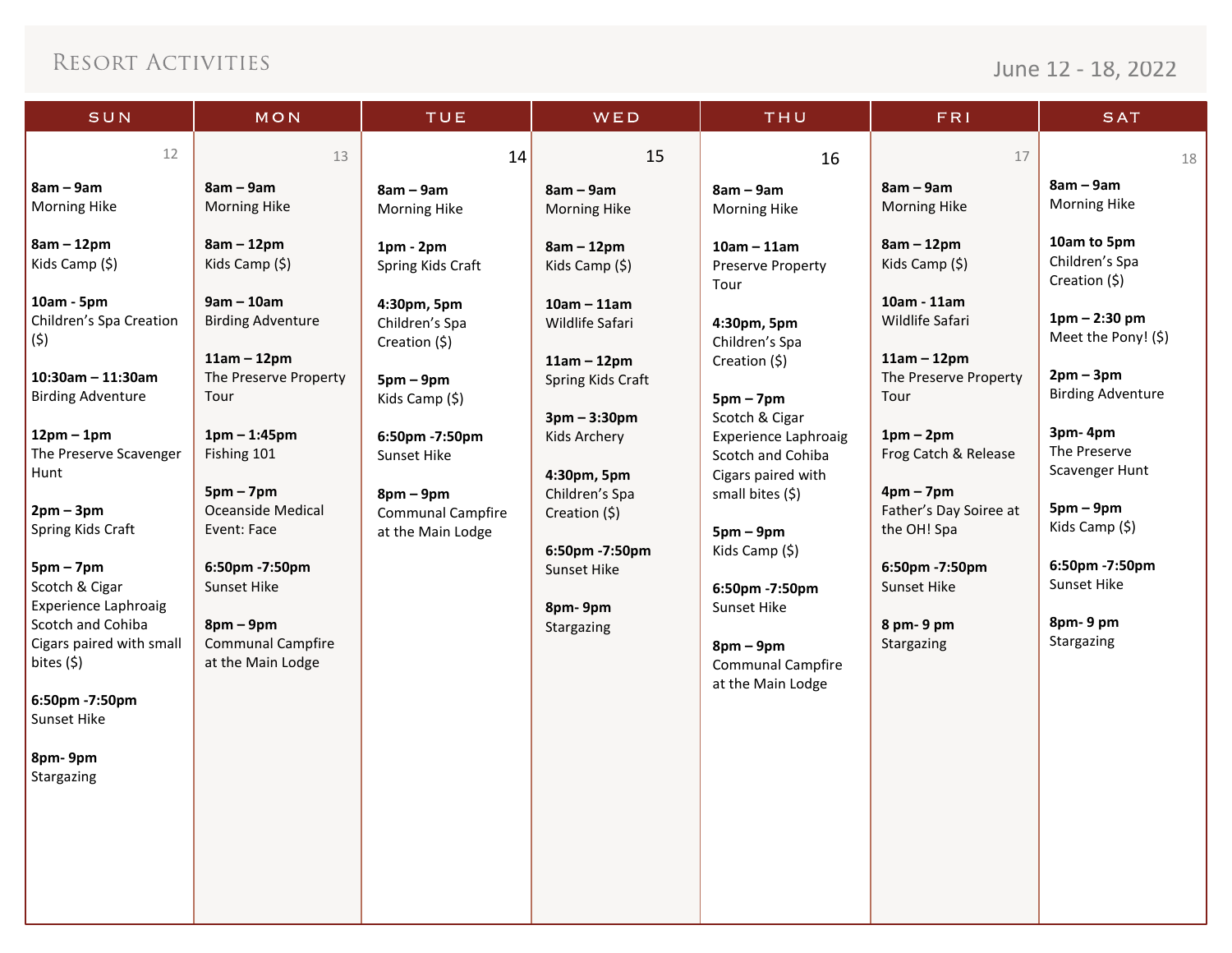## June 12 - 18, 2022

### **SPORTING LIFESTYLE**

### **The Preserve Property Tour**

Explore on The Preserve Property tour to see all that The Preserve has to offer you while you enjoy your stay! Guest can sign-up through the Front Desk at the Main Lodge. *(Complimentary)*

### **Fishing 101**

Join this clinic to sharpen your skills! All gear is provided for participants to use! Guest can sign-up through the Front Desk at the Main Lodge. *(Complimentary, Ages: 7+)*

### **Kids Archery**

Join this clinic to sharpen your skills or learn how to do archery! All gear is provided for participants to use. This clinic can be done indoors or outdoors! Guest can sign-up through the Front Desk at the Main Lodge. *(Complimentary, Ages: 10 and under)*

### **Communal Campfire**

Meet new people and tell your favorite story around The Preserve's campfire. Open for all guest and members to enjoy! Guest can sign-up through the Front Desk at the Main Lodge. *(Complimentary)*

### **Birding Adventure**

Is that a bald eagle?! Is that a pileated woodpecker?! Join The Preserve Naturalist on a guided bird hike. Each guest will have their own pair of binoculars in their cabins and guides will be available for use during the hike. Guest can sign-up through the Front Desk at the Main Lodge. *(Complimentary)*

### **Morning & Sunset Hike**

Guest can start and end their day with a refreshing guided hike through The Preserve's backyard. Guest can sign-up at the Front Desk at the Main Lodge. (*Complimentary)*

### **The Preserve Scavenger Hunt**

This self-guided scavenger hunt will show guest of all ages the unique elements that make The Preserve an exclusive place to be. Guest can sign-up through the Front Desk at the Main Lodge. *(Complimentary)*

### **Scotch & Cigars**

Come relax with the Cohiba Safari Tent Experience. This experience is in partnership with Cohiba cigars and Laphroaig scotch. Samples of cigars and scotch will be given to guest while they enjoy a nearby firepit. For more information regarding pricing for this experience, please contact the Front Desk at the Main Lodge. (\$)

**WINE & CULINARY** 

### **Stargazing**

Come explore the night sky with a guided stargazing tour along with roasting s'mores by the campfire. For more information regarding pricing for this experience, please contact the Front Desk at the Main Lodge.

### **Oceanside Medical Event: Face**

For information regarding this experience, please contact the OH! Spa.

### **Father's Day Soiree**

For information regarding this experience, please contact the OH! Spa.

**\*\*ALL RESORT ACTIVITIES REQUIRE RESERVATIONS. ALL OUTDOOR EVENTS ARE WEATHER PERMITTED\*\***

### **RESORT**

### **Wildlife Safari**

Ever wonder how to identify wildlife without the physical appearance of an animal?! Guest will be able to take a guided nature hike while looking for signs of wildlife. (*Complimentary)*

### **Spring Kids Craft**

During this activity, Guest will be able to create various spring fun filled crafts that can last a lifetime. Guest can sign-up at the Front Desk at the Main Lodge. *(Complimentary)*

### **Children's Spa Creations**

This is a Spa Custom Craft Experience to make your own customized soap, sugar scrub, and nail polish to take home. Also, a polish change will be done on each participant with their color they have created. Each experience is one hour in length and Guest can sign-up with the OH Spa. (Ages: 5+; \$50/Guest)

### **Meet The Pony**

Cupcake, Frosting & Sprinkles! Sounds Yummy? Come down to the Preserve Equestrian Training Center and get up close & personal with one of our three mini ponies! Cupcake arrived at the center in the summer and has been joined by two new friends; Frosting and Sprinkles! They are just the right size for our pint-sized friends! Have a picture taken, decorate a horse shaped frame to take home and remember your adventure with your new friend. *(\$5.00/Guest)*

### **Kids Camp**

This half day kids camp is a program designed just for kids! From outdoor exploration to recreational activities, each day will bring fun times and great memories. Sign-ups with the front desk is encouraged as space is limited! (\$58/child, Ages: 5+)

### **Frog Catch & Release**

This exciting activity will have guest learn how to catch frogs and about their fascinating lifestyle! Guest can sign-up at the Front Desk at the Main Lodge. *(Complimentary)*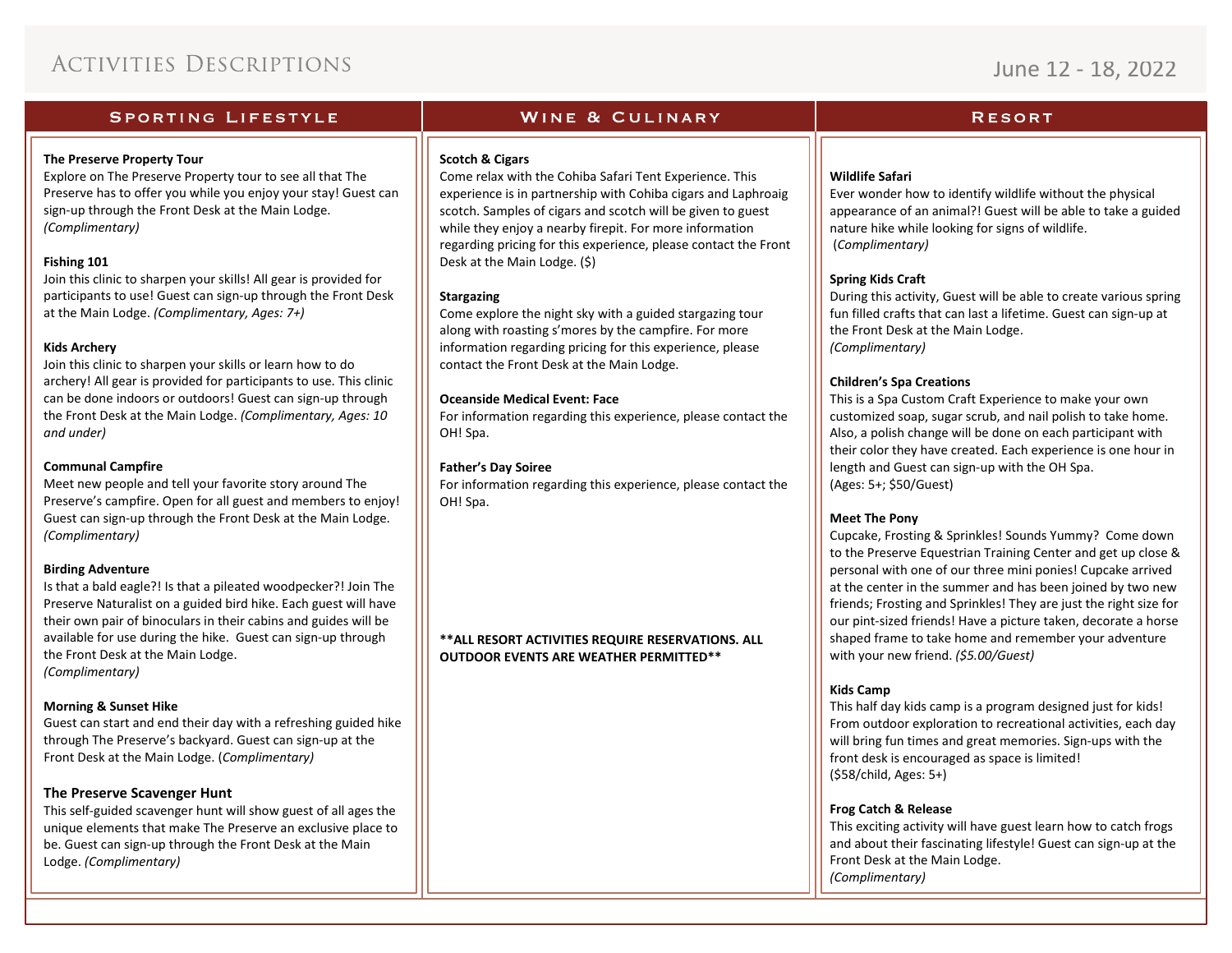June 19 - 25, 2022

| SUN                                           | MON                                    | TUE                                           | W E D                              | THU                                           | FRI                                    | <b>SAT</b>                      |
|-----------------------------------------------|----------------------------------------|-----------------------------------------------|------------------------------------|-----------------------------------------------|----------------------------------------|---------------------------------|
| 19                                            | 20                                     | 21                                            | 22                                 | 23                                            | 24                                     | 25                              |
| $8am - 9am$                                   | $8am - 9am$                            | $8am - 9am$                                   | $8am - 9am$                        | $8am - 9am$                                   | $8am - 9am$                            | $8am - 9am$                     |
| Morning Hike                                  | Morning Hike                           | Morning Hike                                  | Morning Hike                       | Morning Hike                                  | Morning Hike                           | <b>Morning Hike</b>             |
| $8am - 12pm$                                  | $8am - 12pm$                           | $1pm-2pm$                                     | $8am - 12pm$                       | $10am - 11am$                                 | $8am - 12pm$                           | 10am to 5pm                     |
| Kids Camp (\$)                                | Kids Camp (\$)                         | Summer Kids Craft                             | Kids Camp (\$)                     | <b>Preserve Property</b><br>Tour              | Kids Camp (\$)                         | Children's Spa<br>Creation (\$) |
| 10am - 5pm                                    | $9am - 10am$                           | 4:30pm, 5pm                                   | $10am - 11am$                      |                                               | 10am - 11am                            | $1pm - 2:30pm$                  |
| Children's Spa Creation<br>(5)                | <b>Birding Adventure</b>               | Children's Spa<br>Creation (\$)               | Wildlife Safari                    | 4:30pm, 5pm<br>Children's Spa                 | Wildlife Safari                        | Meet the Pony! (\$)             |
| $10:30$ am - 11:30am                          | $11am - 12pm$<br>The Preserve Property |                                               | $11am - 12pm$<br>Summer Kids Craft | Creation (\$)                                 | $11am - 12pm$<br>The Preserve Property | $2pm-3pm$                       |
| <b>Birding Adventure</b>                      | Tour                                   | $5pm-9pm$<br>Kids Camp (\$)                   |                                    | $5pm - 7pm$                                   | Tour                                   | <b>Birding Adventure</b>        |
| $12pm - 1pm$                                  | $1pm - 1:45pm$                         | 6:50pm -7:50 pm                               | $3pm - 3:30pm$<br>Kids Archery     | Scotch & Cigar<br><b>Experience Laphroaig</b> | 4:30pm, 5pm                            | 3pm-4pm                         |
| The Preserve Scavenger                        | Fly Fishing 101                        | Sunset Hike                                   |                                    | Scotch and Cohiba                             | Children's Spa                         | The Preserve<br>Scavenger Hunt  |
| Hunt                                          | 4:30pm, 5pm                            | $8pm-9pm$                                     | 4:30pm, 5pm<br>Children's Spa      | Cigars paired with<br>small bites (\$)        | Creation (\$)                          |                                 |
| $2pm-3pm$<br>Spring Kids Craft                | Children's Spa<br>Creation (\$)        | <b>Communal Campfire</b><br>at the Main Lodge | Creation (\$)                      | $5pm-9pm$                                     | 6:50pm -7:50pm<br><b>Sunset Hike</b>   | 5pm - 9pm<br>Kids Camp (\$)     |
|                                               |                                        |                                               | 6:50pm -7:50pm                     | Kids Camp (\$)                                |                                        |                                 |
| $5pm - 7pm$<br>Scotch & Cigar                 | 6:50pm -7:50pm<br>Sunset Hike          |                                               | Sunset Hike                        | 6:50pm -7:50 pm                               | 8 pm-9 pm<br>Stargazing                | 6:50pm -7:50pm<br>Sunset Hike   |
| <b>Experience Laphroaig</b>                   |                                        |                                               | 8pm-9pm                            | Sunset Hike                                   |                                        | 8pm-9pm                         |
| Scotch and Cohiba<br>Cigars paired with small | $8$ pm – $9$ pm<br>Communal Campfire   |                                               | Bat Watch                          | $8pm-9pm$                                     |                                        | Bat Watch                       |
| bites (\$)                                    | at the Main Lodge                      |                                               |                                    | <b>Communal Campfire</b><br>at the Main Lodge |                                        |                                 |
| 6:50pm -7:50pm                                |                                        |                                               |                                    |                                               |                                        |                                 |
| Sunset Hike                                   |                                        |                                               |                                    |                                               |                                        |                                 |
| 8pm-9pm<br><b>Bat Watch</b>                   |                                        |                                               |                                    |                                               |                                        |                                 |
|                                               |                                        |                                               |                                    |                                               |                                        |                                 |
|                                               |                                        |                                               |                                    |                                               |                                        |                                 |
|                                               |                                        |                                               |                                    |                                               |                                        |                                 |
|                                               |                                        |                                               |                                    |                                               |                                        |                                 |
|                                               |                                        |                                               |                                    |                                               |                                        |                                 |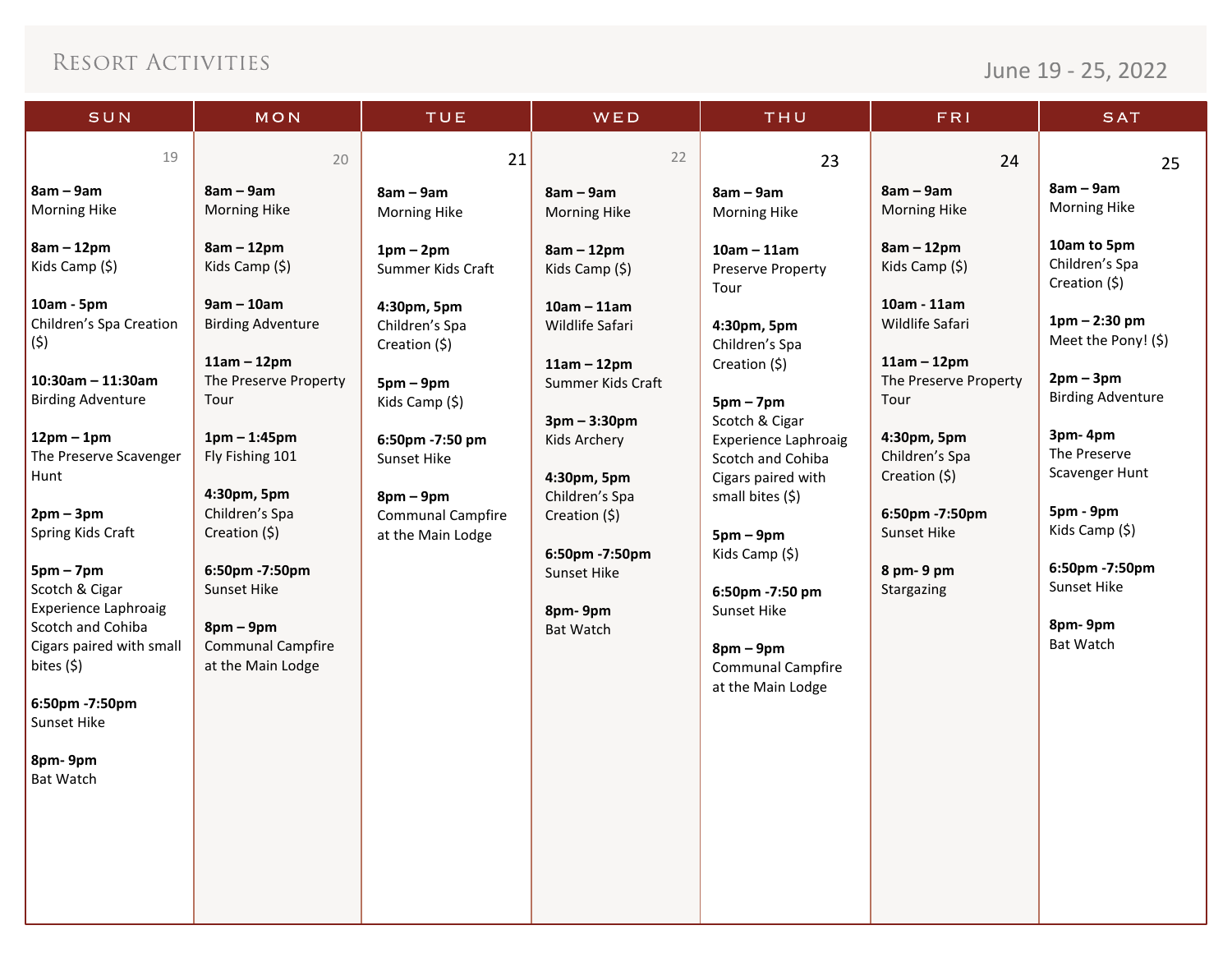## June 19 - 25, 2022

### **SPORTING LIFESTYLE**

### **The Preserve Property Tour**

Explore on The Preserve Property tour to see all that The Preserve has to offer you while you enjoy your stay! Guest can sign-up through the Front Desk at the Main Lodge. (*Complimentary)*

### **Fly Fishing 101**

Join this clinic to sharpen your fly fishing skills! All gear is provided for participants to use! Guest can sign-up through the Front Desk at the Main Lodge. *(Complimentary, Ages: 12+)*

### **Kids Archery**

Join this activity learn how to do archery! All gear is provided for participants to use. This clinic can be done indoors or outdoors! Guest can sign-up through the Front Desk at the Main Lodge. *(Complimentary, Ages: 10 and under)*

### **Communal Campfire**

Meet new people and tell your favorite story around The Preserve's camp fire. Open for all guest and members to enjoy! Guest can sign-up through the Front Desk at the Main Lodge. (*Complimentary)*

### **Birding Adventure**

Is that a bald eagle?! Is that a pileated woodpecker?! Join the Preserve Naturalist on a guided bird hike. Each guest will have their own pair of binoculars in their cabins and guides will be available for use during the hike. Guest can sign-up through the Front Desk at the Main Lodge. *(Complimentary)*

### **Morning & Sunset Hike**

Guest can start and end their day with a refreshing guided hike through The Preserve's backyard. Guest can sign-up at the Front Desk at the Main Lodge. (*Complimentary)*

### **The Preserve Scavenger Hunt**

This self-guided scavenger hunt will show guest of all ages the unique elements that make The Preserve an exclusive place to be. Guest can sign-up through the Front Desk at the Main Lodge. *(Complimentary)*

### **WINE & CULINARY**

### **Scotch & Cigars**

Come relax with the Cohiba Safari Tent Experience. This experience is in partnership with Cohiba cigars and Laphroaig scotch. Samples of cigars and scotch will be given to guest while they enjoy a nearby firepit. For more information regarding pricing for this experience, please contact the Front Desk at the Main Lodge. (\$)

### **Stargazing**

Come explore the night sky with a guided stargazing tour along with roasting s'mores by the campfire. For more information regarding pricing for this experience, please contact the Front Desk at the Main Lodge.

**\*\*ALL RESORT ACTIVITIES REQUIRE RESERVATIONS. ALL OUTDOOR EVENTS ARE WEATHER PERMITTED\*\***

### **RESORT**

### **Wildlife Safari**

Ever wonder how to identify wildlife without the physical appearance of an animal?! Guest will be able to take a guided nature hike while looking for signs of wildlife. (*Complimentary)*

### **Meet The Pony**

Cupcake, Frosting & Sprinkles! Sounds Yummy? Come down to the Preserve Equestrian Training Center and get up close & personal with one of our three mini ponies! Cupcake arrived at the center in the summer and has been joined by two new friends; Frosting and Sprinkles! They are just the right size for our pint-sized friends! Have a picture taken, decorate a horse shaped frame to take home and remember your adventure with your new friend. *(\$5.00/Guest)*

### **Summer Kids Craft**

During this activity, Guest will be able to create various Summer fun filled crafts that can last a lifetime. Guest can sign-up at the Front Desk at the Main Lodge. *(Complimentary)*

### **Children's Spa Creations**

This is a Spa Custom Craft Experience to make your own customized soap, sugar scrub, and nail polish to take home. Also, a polish change will be done on each participant with their color they have created. Each experience is one hour in length and Guest can sign-up with the OH Spa. (Ages: 5+; \$50/Guest)

### **Kids Camp**

This half day kids camp is a program designed just for kids! From outdoor exploration to recreational activities, each day will bring fun times and great memories. Sign-ups with the front desk is encouraged as space is limited! (\$58/child, Ages: 5+)

### **Bat Watch**

During this evening activity, guest of all ages are welcome to observe some of Rhode Island's native bat species as they fly around while hunting for their prey. Guest can sign-up through the Front Desk at the Main Lodge. *(Complimentary)*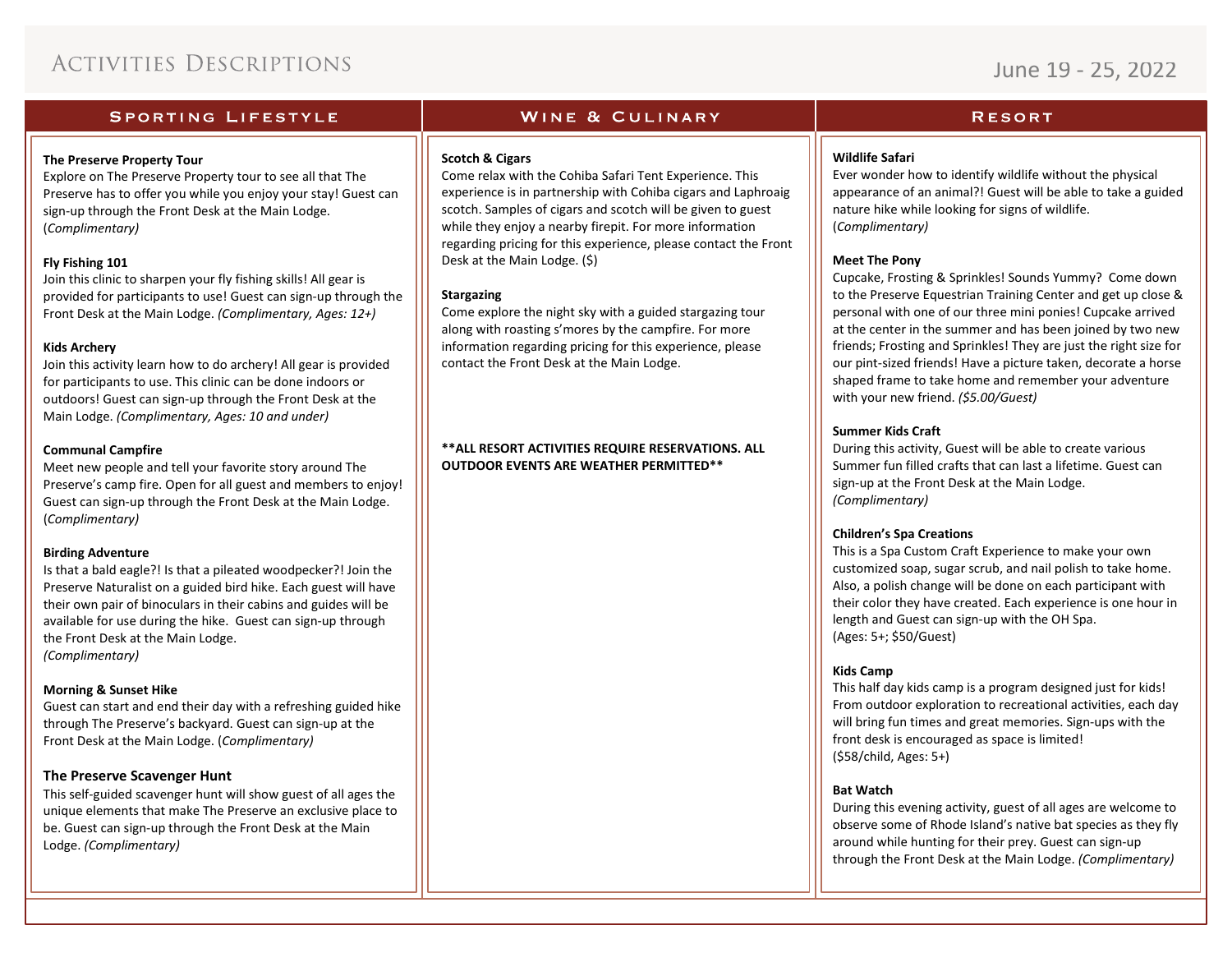| SUN                                              | MON                           | <b>TUE</b>                       | WED                             | THU                                              | <b>FRI</b> | <b>SAT</b> |
|--------------------------------------------------|-------------------------------|----------------------------------|---------------------------------|--------------------------------------------------|------------|------------|
| 26                                               | 27                            | 28                               | 29                              | 30                                               |            |            |
| $8am - 9am$                                      | $8am - 9am$                   | $8am - 9am$                      | $8am - 9am$                     | $8am - 9am$                                      |            |            |
| <b>Morning Hike</b>                              | <b>Morning Hike</b>           | Morning Hike                     | <b>Morning Hike</b>             | <b>Morning Hike</b>                              |            |            |
| $8am - 12pm$                                     | $9am - 10am$                  | $4pm - 7pm$                      | $8am - 12pm$                    | $10am - 11am$                                    |            |            |
| Kids Camp (\$)                                   | <b>Birding Adventure</b>      | Oceanside Medical<br>Event: Body | Kids Camp (\$)                  | Preserve Property<br>Tour                        |            |            |
| 10am - 5pm                                       | $11am - 12pm$                 |                                  | $10am - 11am$                   |                                                  |            |            |
| Children's Spa Creation<br>(\$)                  | The Preserve Property<br>Tour | $5pm-9pm$<br>Kids Camp(\$)       | Wildlife Safari                 | 4:30pm, 5pm<br>Children's Spa                    |            |            |
|                                                  |                               |                                  | $11am - 12pm$                   | Creation (\$)                                    |            |            |
| $10:30$ am - 11:30am<br><b>Birding Adventure</b> | $1pm - 1:45pm$<br>Fishing 101 | 6:50pm -7:50 pm<br>Sunset Hike   | Summer Kids Craft               | $5pm - 7pm$                                      |            |            |
|                                                  |                               |                                  | $3pm - 3:30pm$                  | Scotch & Cigar                                   |            |            |
| $12pm-1pm$<br>The Preserve Scavenger             | 4:30pm, 5pm<br>Children's Spa | $8pm-9pm$<br>Communal Campfire   | Kids Archery                    | <b>Experience Laphroaig</b><br>Scotch and Cohiba |            |            |
| Hunt                                             | Creation (\$)                 | at the Main Lodge                | 4:30pm, 5pm                     | Cigars paired with                               |            |            |
| $2pm-3pm$                                        | $5pm-9pm$                     |                                  | Children's Spa<br>Creation (\$) | small bites (\$)                                 |            |            |
| Summer Kids Craft                                | Kids Camp (\$)                |                                  |                                 | $5pm-9pm$                                        |            |            |
| $5pm - 7pm$                                      | 6:50pm -7:50 pm               |                                  | 6:50pm -7:50pm<br>Sunset Hike   | Kids Camp (\$)                                   |            |            |
| Scotch & Cigar                                   | Sunset Hike                   |                                  |                                 | 6:50pm -7:50 pm                                  |            |            |
| <b>Experience Laphroaig</b><br>Scotch and Cohiba | $8pm-9pm$                     |                                  | 8pm-9pm<br><b>Bat Watch</b>     | Sunset Hike                                      |            |            |
| Cigars paired with small                         | <b>Communal Campfire</b>      |                                  |                                 | $8pm-9pm$                                        |            |            |
| bites $(5)$                                      | at the Main Lodge             |                                  |                                 | <b>Communal Campfire</b><br>at the Main Lodge    |            |            |
| 6:50pm -7:50pm<br>Sunset Hike                    |                               |                                  |                                 |                                                  |            |            |
|                                                  |                               |                                  |                                 |                                                  |            |            |
| 8pm-9pm<br><b>Bat Watch</b>                      |                               |                                  |                                 |                                                  |            |            |
|                                                  |                               |                                  |                                 |                                                  |            |            |
|                                                  |                               |                                  |                                 |                                                  |            |            |
|                                                  |                               |                                  |                                 |                                                  |            |            |
|                                                  |                               |                                  |                                 |                                                  |            |            |
|                                                  |                               |                                  |                                 |                                                  |            |            |